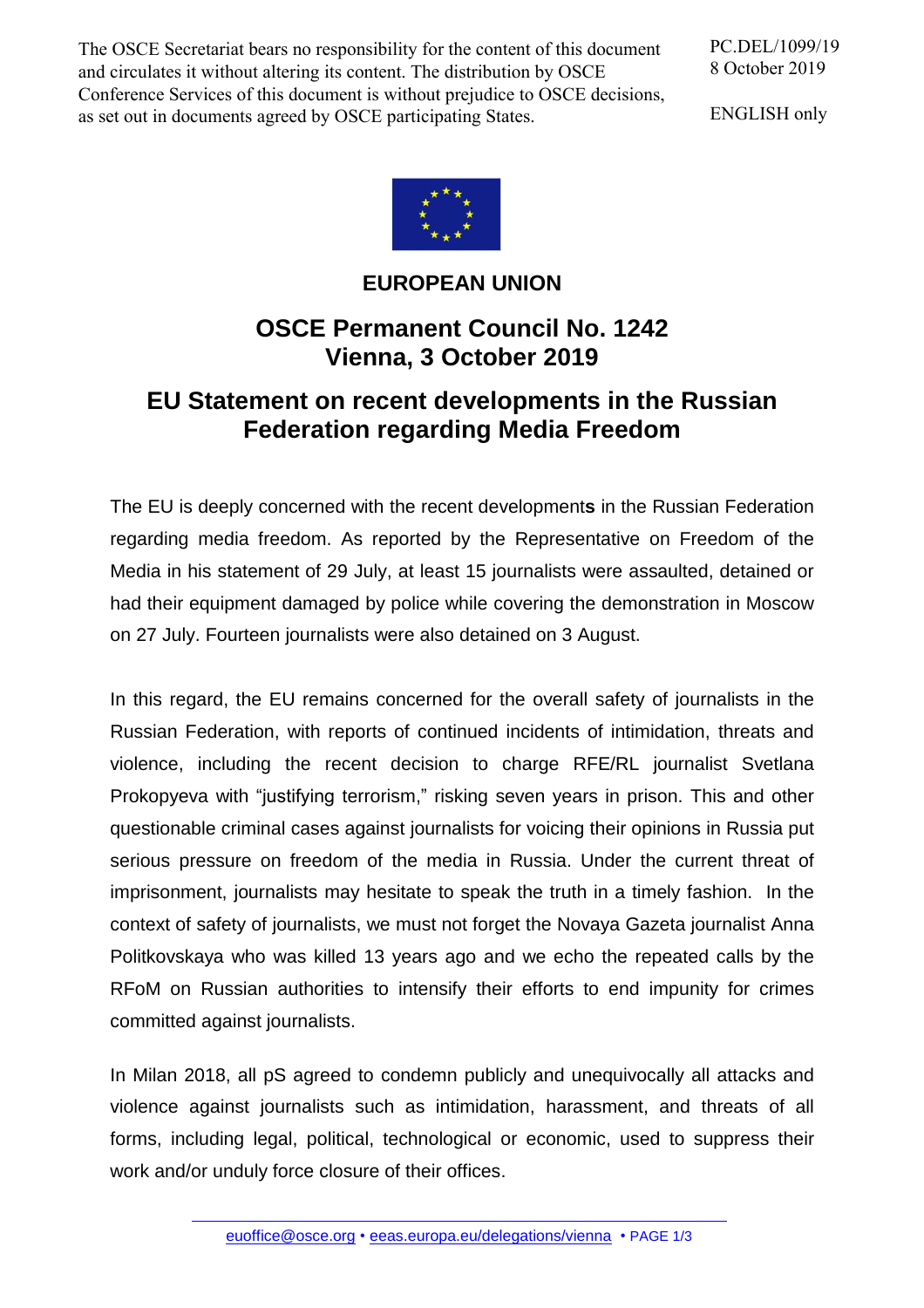An additional threat to free and independent media and to access to information and yet another example of shrinking space for independent voices in Russia are the recent suggestions made by the Russian State Duma's Commission for investigating intervention in Russia's internal affairs. The Commission has asked the Ministry of Justice to consider adding Deutsche Welle to the list of "Foreign agent" media outlets, to revoke DW's accreditation, and to review Radio Free Europe/Radio Liberty, the BBC, Meduza, and other foreign outlets for their coverage of this summer's events. We have raised our concerns over Russia's "foreign agent" legislation many times, which goes against Russia's human rights obligations and OSCE commitments.

As mentioned also in many statements, with the latest on March 28 this year, we are concerned with the growing number of legislative measures, such as the law on extremism and the newly adopted set of laws on "disrespect" to the state and the spread of what is vaguely described as deliberately untrue information and a sovereign Internet that curb a free and open debate, at a time when public scrutiny of government actions is more needed than ever, as well as the right to receive and express opinion which is fundamental to any democratic society. The aforementioned laws impose excessive restrictions on speech and information on the Internet, and could further limit media freedom in the country.

In this regard we also recall that in Helsinki 1975, participating States made it their aim to encourage co-operation in the field of information and the exchange of information with other countries, and to improve the conditions under which journalists from one participating State exercise their profession in another participating State. We also recall the Istanbul Document from 1999, where we committed ourselves to take all necessary steps to ensure the basic conditions for free and independent media and unimpeded transborder and intra-State flow of information, which we highlighted to be an essential component of any democratic, free and open society.